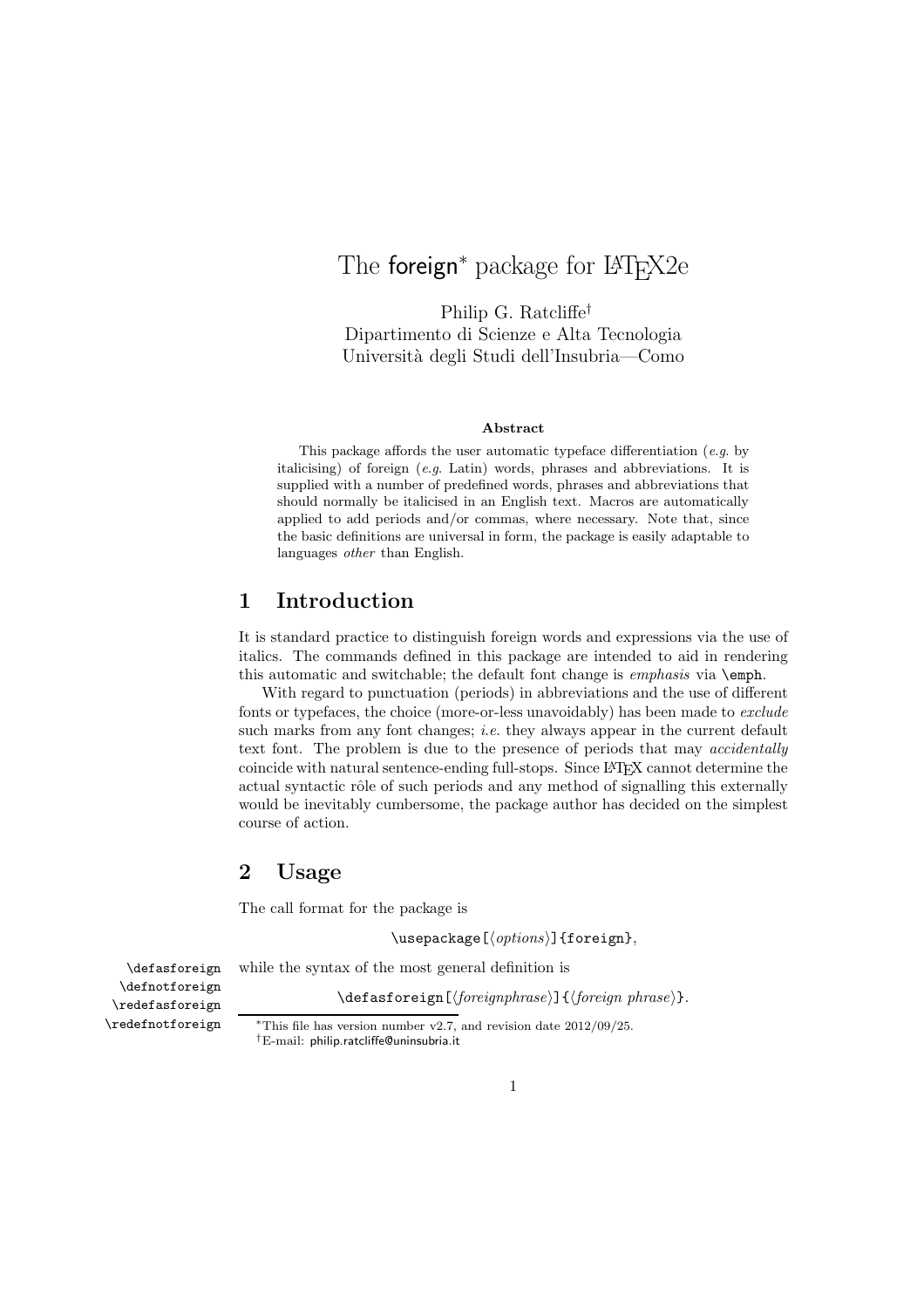The above line defines \foreignphrase to expand as *foreign phrase*. The optional argument is used to provide a legal command string when the word or phrase itself is unsuitable due to the presence of non-alphabetic characters, such as spaces (as in the example), accents, macros, numbers etc. Thus, to define a single foreign word a call of the following type is sufficient:

#### \defasforeign{caveat},

after which \caveat will expand to caveat.

A similar command \defnotforeign allows variation of preset default combinations; analogous macros \redefasforeign and \redefnotforeign are also defined. Note that any necessary capitalised versions must be defined additionally. Note also that trailing spaces are handled automatically via the xspace package and its \xspace command.

\notforeign \foreignfullfont \foreignabbrfont

\foreign The two single-argument macros \foreign and \notforeign cause their ar guments to be typeset in the desired manner. The font used for foreign words and phrases depends on the definition of \foreignfullfont, the default is \emph, but this may be redefined by the user via \renewcommand\foreignfullfont{...}. Abbreviations are defined using \foreignabbrfont, default \em.

## 2.1 Options

xfrench xgerman xlatin phrases all

abbreviations At present there are seven user options, four of which allow a few preset default definitions to be activated:

|   | abbreviations | foreign abbreviations,               |
|---|---------------|--------------------------------------|
| ı | xfrench       | French words and phrases,            |
|   | xgerman       | German words and phrases,            |
|   | xlatin        | Latin words and phrases,             |
|   | phrases       | non-Latin foreign words and phrases, |
|   | all           | <i>all</i> of the above.             |

UKenglish The remaining, UKenglish (british is a synonym), allows choosing no comma british following the abbreviations "*i.e.*" and "*e.g.*"; this is the generally recommended usage in British English. The default, recommended American, usage is to use a comma (both before and after).

> Note that if either the UKenglish or british option is present in the \documentclass statement (e.g. for the babel package), then the UKenglish (british) option will be activated in the foreign package.

#### 2.2 User configuration file

It may be convenient to create a foreign.cfg file for all user definitions, especially in the case of localisations. The package will automatically look for such a file on the L<sup>A</sup>TEX search path.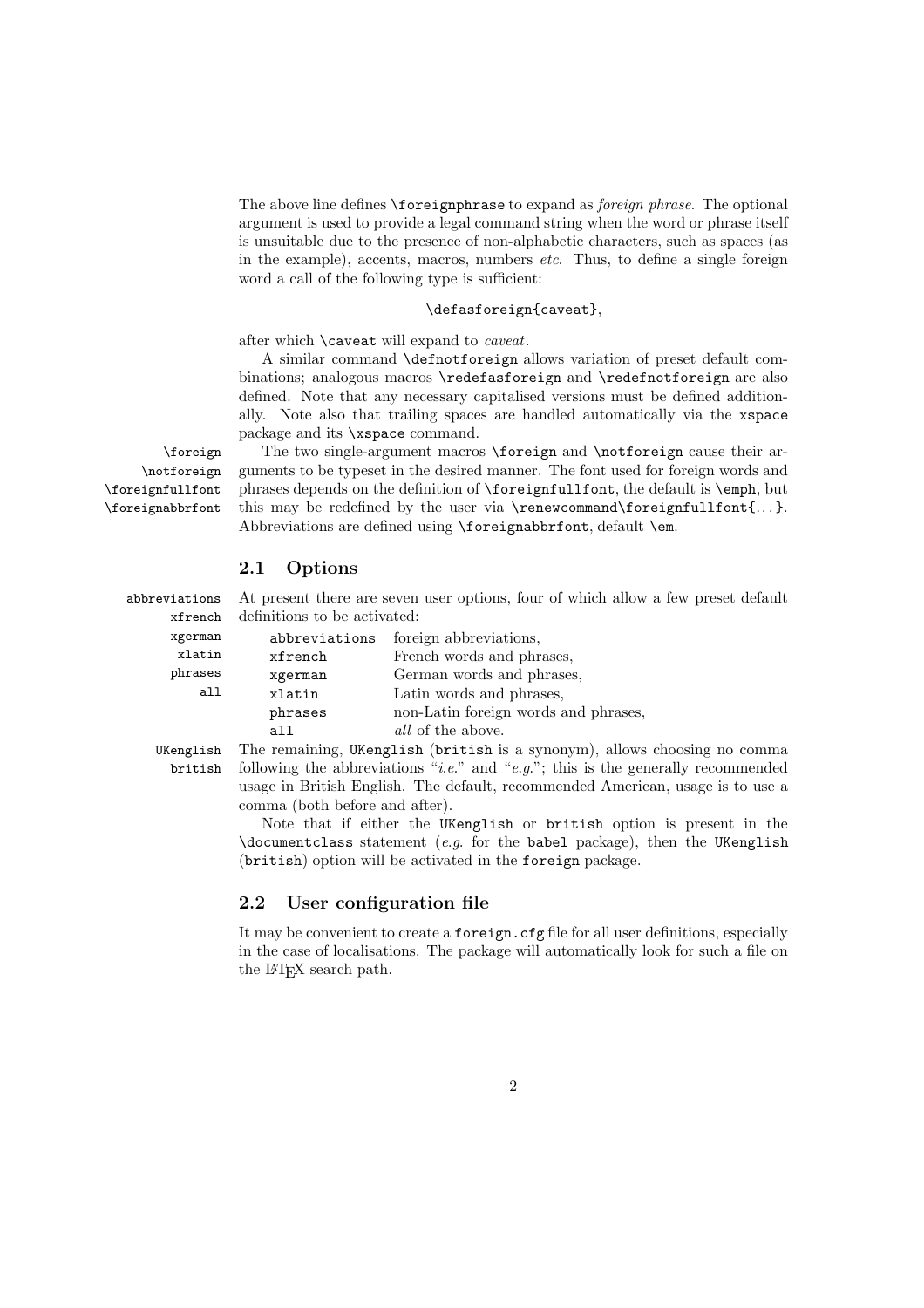### 2.3 Caveats

No particular care is necessary in using the commands defined by this package (they are "robust"). However, it should be noted that the \xspace command does not generate space when appearing before "{" (even if there is an intervening space) and therefore in such a case a following " $\cup$ " or  $\$ space is required.

# 2.4 External package requirements

The xpunctuate and xspace packages are required for correct punctuation and trailing spaces (though see the above caveat)

### 2.5 Package conflicts

There are no known conflicts with any standard LATEX2e packages

# 3 Implementation

## 3.1 External packages

Load the xpunctuate<sup>∗</sup> and xspace packages, for correct punctuation and trailing spaces.

#### 1 \RequirePackage{xpunctuate,xspace}

The xspace package is loaded explicitly, despite being loaded by xpunctuate, as it is also used explicitly here.

### 3.2 User options

### 3.3 User commands

#### 3.3.1 Foreign-word macros

\foreign The macro \foreign prints the argument (word or phrase, but should be avoided \notforeign for abbreviations) in the typeface predefined for foreign words  $(e.g.$  italicised) while the macro \notforeign prints the argument (word or phrase) in the default text typeface (this allows choice of options according to the recommended usage):

> 2 \DeclareRobustCommand\foreign[1]{{\foreignfullfont{#1}}\xspace} 3 \DeclareRobustCommand\notforeign[1]{#1\xspace}

We use **\DeclareRobustCommand** to avoid problems (due to the action of **\xspace** etc.) when used inside so-called "moving arguments".

\foreignfullfont \foreignabbrfont The user-redefinable macros \foreignfullfont and \foreignabbrfont invoke the font adopted for indicating foreign words and phrases, the default is \emph for unabbreviated words but \em for abbreviations, to avoid the extra space before the period:

<sup>∗</sup>The xpunctuate package is also by the author of the present package.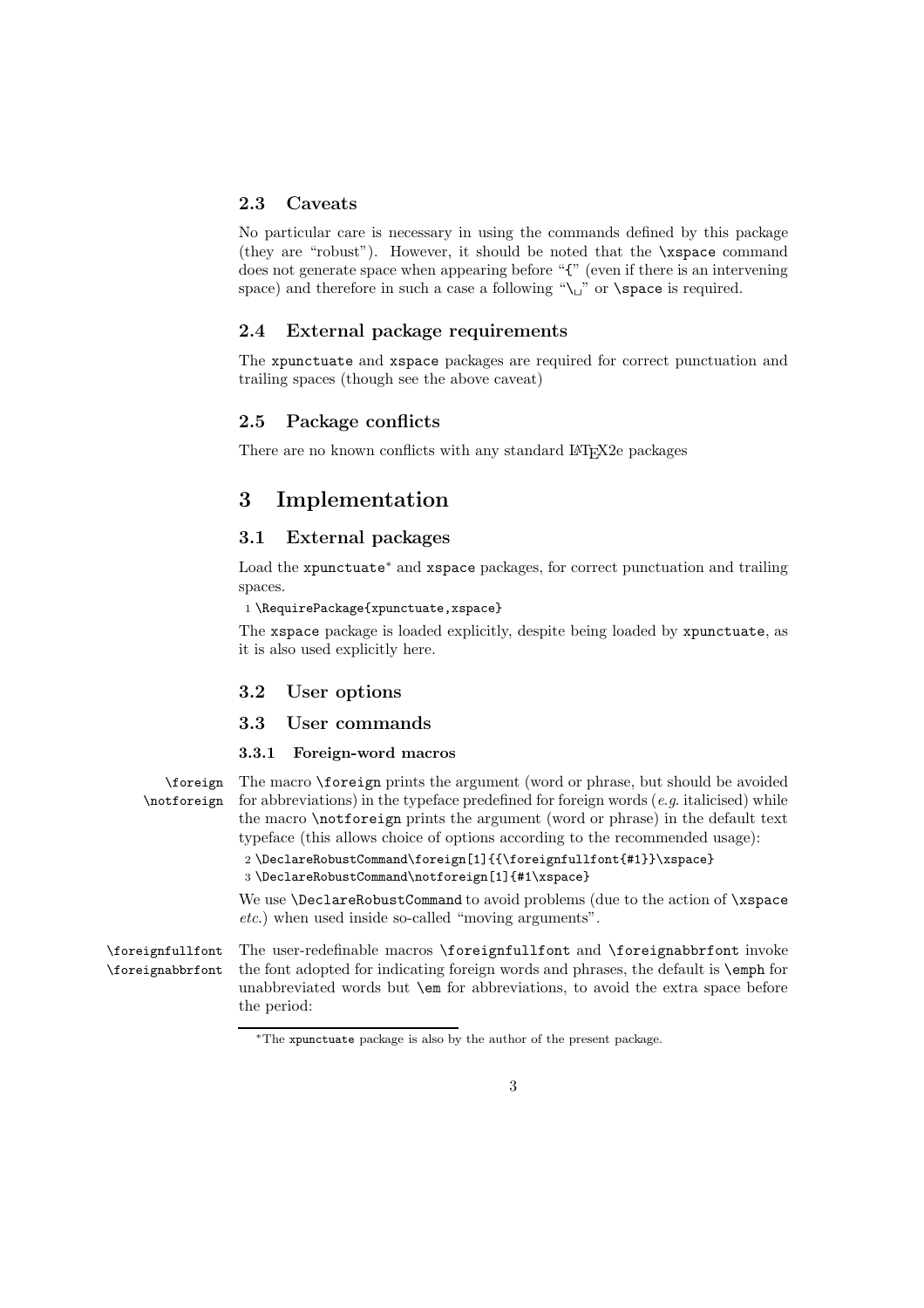|                                     | 4 \newcommand\foreignfullfont{\emph}<br>$5 \newcommand{\ of{\label{thm:main}fore} 5 \newcommand{\label{thm:main}fore} 5 \newcommand{\label{thm:main}fore} 5 \newcommand{\label{thm:main}fore} 5 \newcommand{\label{thm:main}fore} 5 \newcommand{\label{thm:main}fore} 5 \newcommand{\label{thm:main}fore}$ |
|-------------------------------------|------------------------------------------------------------------------------------------------------------------------------------------------------------------------------------------------------------------------------------------------------------------------------------------------------------|
| \defasforeign<br>\defnotforeign     | The macro $\delta$ defasforeign defines a new command to represent a foreign (e.g.<br>italicised) word or phrase. Similarly, <i>definitioneign</i> defines a macro to represent<br>a non-foreign (and therefore non-italicised) word or phrase.                                                            |
|                                     | 6 \newcommand\defasforeign[2][]{%<br>\define@foreign{#1}{#2}{\newcommand}{\foreign}<br>$\overline{7}$<br>8 <sup>}</sup>                                                                                                                                                                                    |
|                                     | 9 \newcommand\defnotforeign[2][]{%<br>\define@foreign{#1}{#2}{\newcommand}{\notforeign}<br>10<br>$11 \}$                                                                                                                                                                                                   |
|                                     | Note that <b>\defasforeign</b> and <b>\defnotforeign</b> may not be used successively with<br>the <i>same</i> arguments to reverse their effects; for such a behaviour use the following<br>naturally defined commands.                                                                                    |
| \redefasforeign<br>\redefnotforeign | The macros <i>\redefasforeign</i> and <i>\redefnotforeign redefine</i> their arguments<br>(which must therefore have been previously defined, with either standard LATFX<br>commands or those provided here) to represent foreign (italicised) and non-foreign<br>(non-italicised) words or phrases.       |
|                                     | 12 \newcommand\redefasforeign[2][]{%<br>\define@foreign{#1}{#2}{\renewcommand}{\foreign}<br>13<br>$14$ }                                                                                                                                                                                                   |
|                                     | 15 \newcommand\redefnotforeign[2][]{%<br>\define@foreign{#1}{#2}{\renewcommand}{\notforeign}<br>16<br>17 <sup>3</sup>                                                                                                                                                                                      |
| \define@foreign                     | Here is the engine to the previous four macros.                                                                                                                                                                                                                                                            |
|                                     | 18 \newcommand\define@foreign[4]{%<br>\def\foreign@csname{#1}%<br>19<br>\ifx\foreign@csname\@empty<br>20<br>\def\foreign@csname{#2}%<br>21<br>\fi<br>22                                                                                                                                                    |
|                                     | \expandafter#3\csname\foreign@csname\endcsname{#4{#2}}%<br>23<br>$24$ }                                                                                                                                                                                                                                    |

# 3.4 Predefined phrases

The following macros provide a short default set of (commonly italicised) foreign (including Latin) words, abbreviations and phrases. Their activation is triggered via the package-call options phrases, xfrench, xgerman, xlatin, abbreviations or all (see above). Here are the options described above:

### 3.4.1 Foreign words, phrases and abbreviations

A few predefinitions are provided for words and expressions that are commonly italicised (at least according to standard British English usage).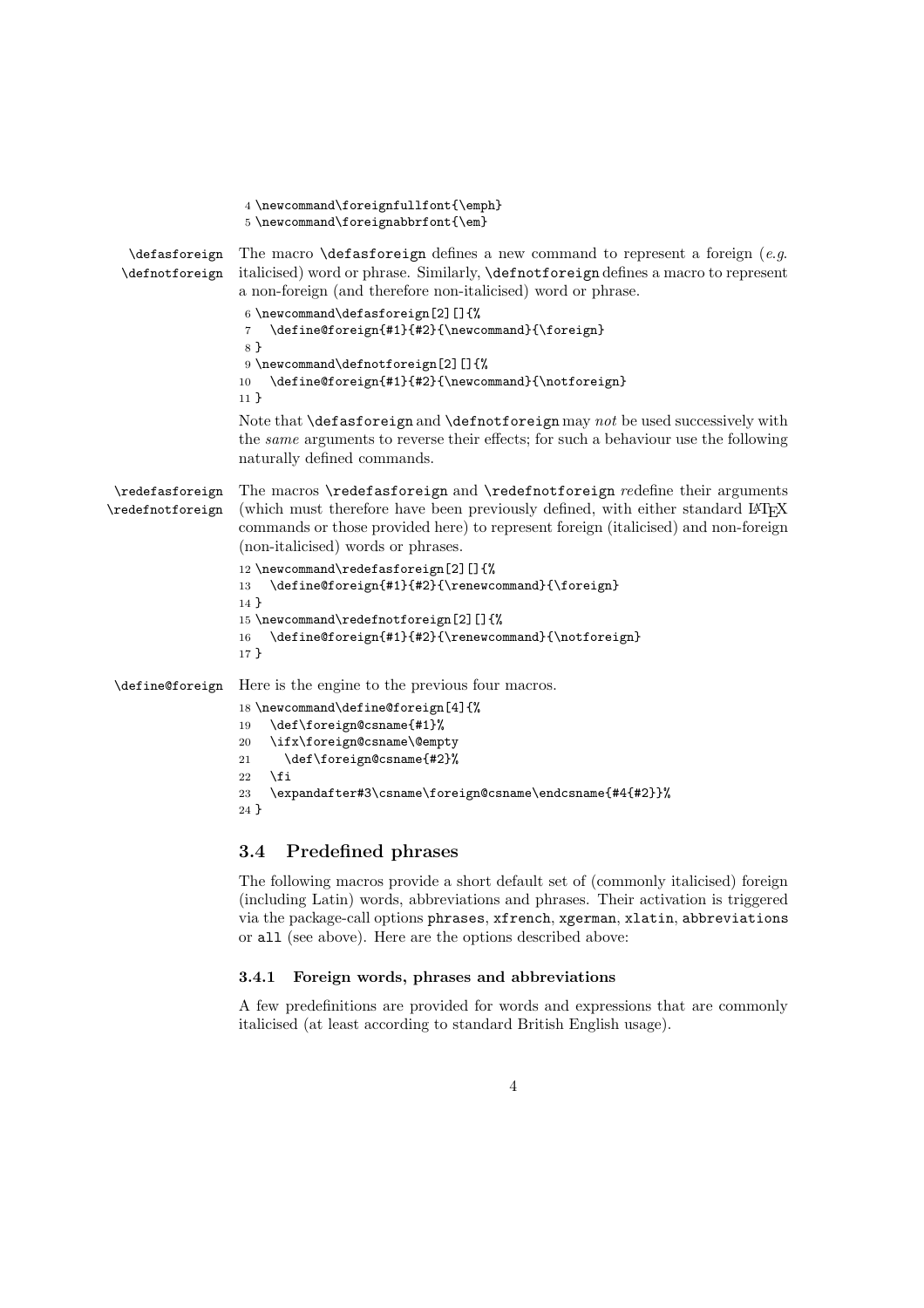The following are common Latin words and phrases (which should normally be italicised):

 \DeclareOption{xlatin}{% \defasforeign{addendum} \defasforeign{Addendum} \defasforeign[adhoc]{ad hoc} \defasforeign[Adhoc]{Ad hoc} \defasforeign[aposteriori]{a posteriori} \defasforeign[Aposteriori]{A posteriori} \defasforeign[apriori]{a priori} \defasforeign[Apriori]{A priori} \defasforeign{caveat} \defasforeign{Caveat} \defasforeign{circa} \defasforeign{Circa} \defasforeign{curriculum} \defasforeign{Curriculum} \defasforeign{erratum} \defasforeign{Erratum} \defasforeign{ibidem} \defasforeign{Ibidem} \defasforeign{idem} \defasforeign{Idem} \defasforeign{sic} \defasforeign{Sic} \defasforeign[viceversa]{vice versa} \defasforeign[Viceversa]{Vice versa} \defasforeign[vitae]{vit{\ae}} \defasforeign[Vitae]{Vit{\ae}} }

Macros for (commonly used and italicised) French words and phrases:

```
53 \DeclareOption{xfrench}{%
54 \defasforeign[ala]{\'{a} la}
55 \defasforeign[Ala]{\'{A} la}
56 \defasforeign[visavis]{vis \'{a} vis}
```

```
57 \defasforeign[Visavis]{Vis \'{a} vis}
58 }
```
Macros for (commonly used and italicised) German words and phrases: \DeclareOption{xgerman}{%

```
60 \defasforeign{ansatz}
61 \defasforeign{Ansatz}
```

```
62 \defasforeign{gedanken}
63 \defasforeign{Gedanken}
```
}

The following are commonly italicised abbreviations (as explained earlier, we choose to keep the periods in the surrounding font for uniformity):

```
65 \DeclareOption{abbreviations}{%
```

```
66 \DeclareRobustCommand\cf{\UKUS@comma{{\foreignabbrfont{cf}}}}
```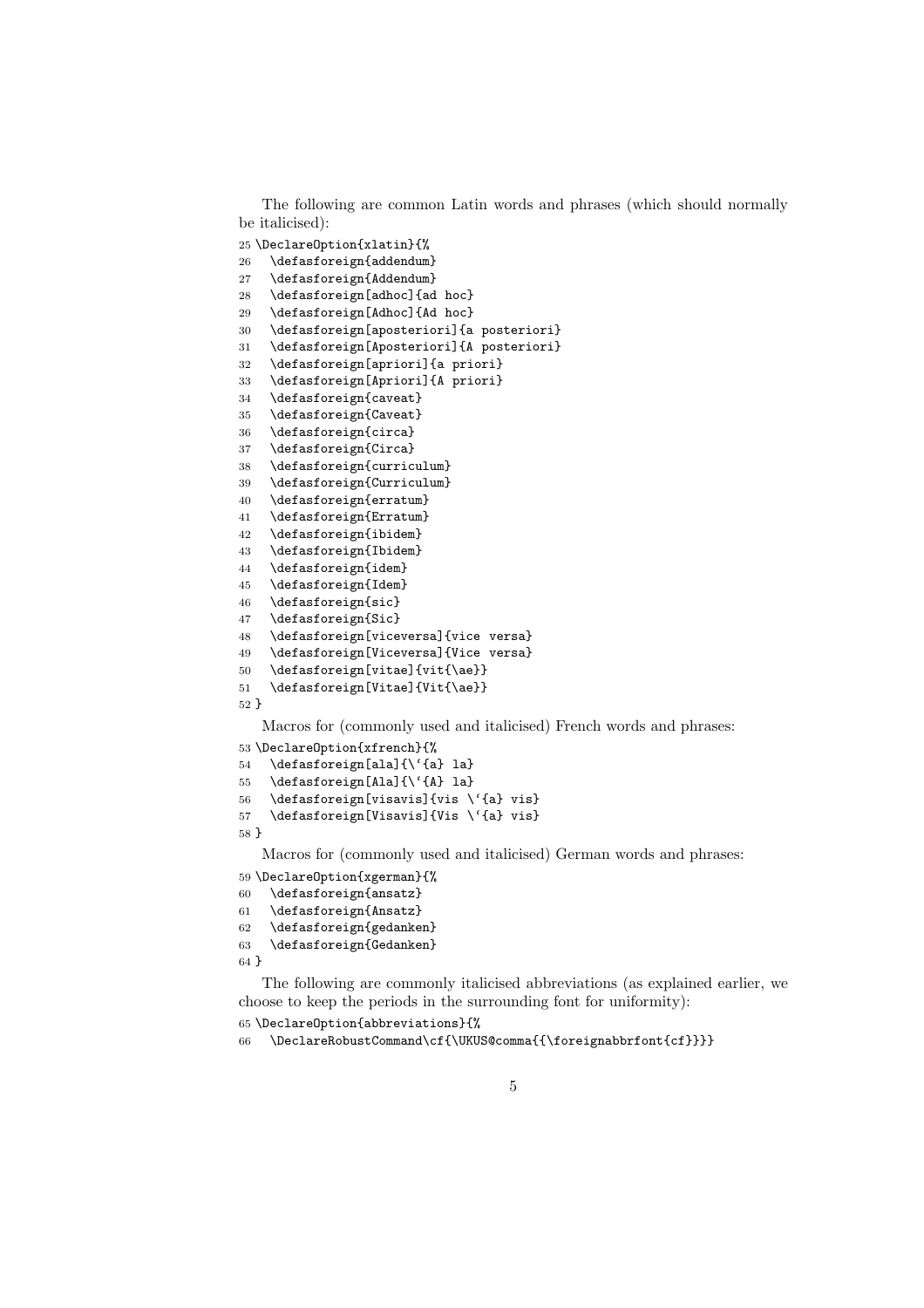```
67 \DeclareRobustCommand\eg{%
68 \UKUS@comma{{\foreignabbrfont{e}}.{\foreignabbrfont{g}}}}
69 \DeclareRobustCommand\etal{\xperiodafter{{\foreignabbrfont{et al}}}}
70 \DeclareRobustCommand\etc{\xperiodafter{{\foreignabbrfont{etc}}}}
71 \DeclareRobustCommand\etseq{\xperiodafter{{\foreignabbrfont{et seq}}}}
72 \DeclareRobustCommand\ibid{\xperiodafter{{\foreignabbrfont{ibid}}}}
73 \DeclareRobustCommand\ie{%
\verb|74| \VKWS@comma{\\foreignabbrfont{i}.{\fore\ncopapabbrfont{e}}\}75 \DeclareRobustCommand\loccit{%
76 {\foreignabbrfont{loc}}.\ \xperiodafter{{\foreignabbrfont{cit}}}}
77 \DeclareRobustCommand\opcit{%
78 {\foreignabbrfont{op}}.\ \xperiodafter{{\foreignabbrfont{cit}}}}
79 \DeclareRobustCommand\viz{\xperiodafter{{\foreignabbrfont{viz}}}}
80 \DeclareRobustCommand\Cf{\UKUS@comma{{\foreignabbrfont{Cf}}}}
81 \DeclareRobustCommand\Eg{%
82 \UKUS@comma{{\foreignabbrfont{E}}.{\foreignabbrfont{g}}}}
83 \DeclareRobustCommand\Etal{\xperiodafter{{\foreignabbrfont{Et al}}}}
84 \DeclareRobustCommand\Etc{\xperiodafter{{\foreignabbrfont{Etc}}}}
85 \DeclareRobustCommand\Etseq{\xperiodafter{{\foreignabbrfont{Et seq}}}}
86 \DeclareRobustCommand\Ibid{\xperiodafter{{\foreignabbrfont{Ibid}}}}
87 \DeclareRobustCommand\Ie{%
88 \UKUS@comma{{\foreignabbrfont{I}}.{\foreignabbrfont{e}}}}
89 \DeclareRobustCommand\Loccit{%
90 {\foreignabbrfont{Loc}}.\ \xperiodafter{{\foreignabbrfont{cit}}}}
91 \DeclareRobustCommand\Opcit{%
92 \hspace{13pt} \verb|{Op}|. \ \xperiod after {{\oreignabbrfont{cit}}}\}93 \DeclareRobustCommand\Viz{\xperiodafter{{\foreignabbrfont{Viz}}}}
94 }
```
The possibility to choose between the standard U.S. (default) and U.K. usages (comma and no comma respectively following " $e.g.$ " and " $i.e.$ ") is set up here.

```
95 \newcommand\UKUS@comma{\xperiodafter}
96 \DeclareOption{UKenglish}{\renewcommand\UKUS@comma{\xperiodafter}}
97 \DeclareOption{USenglish}{\renewcommand\UKUS@comma{\xperiodcommaafter}}
98 \ExecuteOptions{USenglish}
```
Add a pseudonym for U.K. English: \DeclareOption{british}{\ExecuteOptions{UKenglish}}

#### 3.4.2 All non-Latin phrase definitions

All of the non-Latin preset phrase definitions (but not abbreviations) may be selected in one go with the option phrases:

100 \DeclareOption{phrases}{\ExecuteOptions{xfrench,xgerman}}

#### 3.4.3 All definitions

All of the preset options may be selected in one go with the option all: \DeclareOption{all}{\ExecuteOptions{xlatin,phrases,abbreviations}}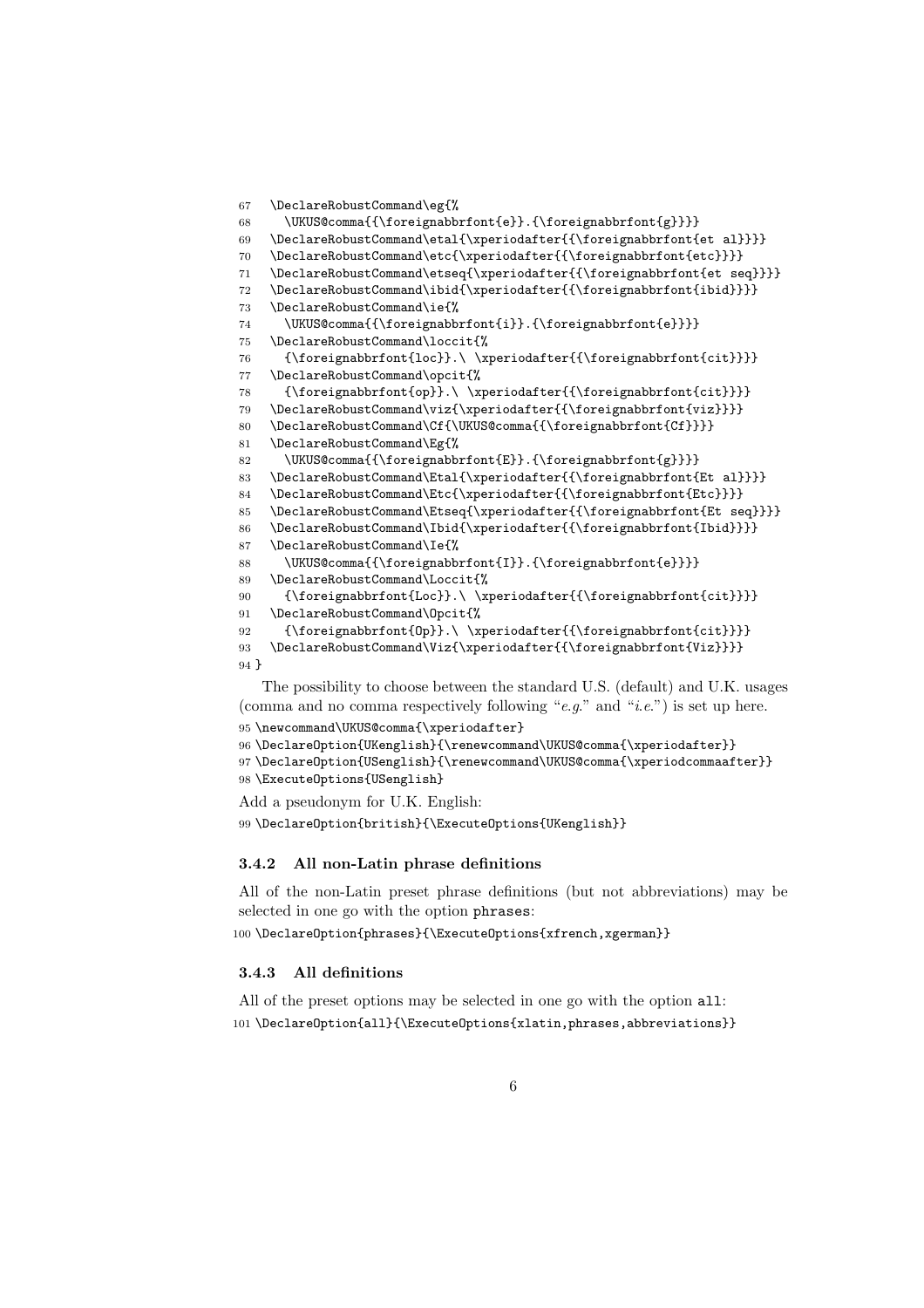#### 3.4.4 Final option processing

We may now process the chosen options: 102 \ProcessOptions

## 3.5 Configuration file input

If a file named foreign.cfg is found on the L<sup>A</sup>TEX search path, then it will be loaded (thus allowing a local default configuration). It would normally contain user definitions, redefinitions and, for example, any desired redefinitions of the font specification commands \foreignfullfont and \foreignabbrfont.

```
103 \InputIfFileExists{foreign.cfg}{%
104 \typeout{%
105 ============================================^^J%
106 Loading local configuration file foreign.cfg<sup>oo</sup>J%
107 ============================================%
108 }
109 }{}%
```
# Change History

| v1.0                                              | mentation $\ldots \ldots \ldots \ldots 1$ |  |
|---------------------------------------------------|-------------------------------------------|--|
| General: first non-public release $\ldots$ 1 v2.7 |                                           |  |
| v2.5                                              | General: added capitalised abbrevi-       |  |
|                                                   |                                           |  |
| v2.6                                              |                                           |  |
|                                                   |                                           |  |

General: minor corrections to docu-

# Index

Numbers written in italic refer to the page where the corresponding entry is described; numbers underlined refer to the code line of the definition; numbers in roman refer to the code lines where the entry is used.

| $\lambda_{\square}$ 76, 78, 90, 92  | \cf  66 $1, 6, 26$    | $51, 54-57, 60-63$                                                    |
|-------------------------------------|-----------------------|-----------------------------------------------------------------------|
|                                     |                       | \define@foreign                                                       |
| $\mathbf{A}$                        | $\Delta$ relareOption | $\ldots$ 7, 10, 13, 16, <u>18</u>                                     |
| abbreviations $2 \quad 25, 53, 59,$ |                       | $\def\mathrm{or}eign \dots 1, 6$                                      |
| all $\ldots \ldots \ldots \ldots 2$ | 65, 96, 97, 99-101    |                                                                       |
|                                     | \DeclareRobustCommand | E,                                                                    |
| в                                   |                       | $\ldots \ldots \ldots \ldots$ 2, NEg $\ldots \ldots \ldots \ldots$ 81 |
| british $2$                         | $3, 66, 67, 69-73,$   | $\geq 67$                                                             |
|                                     | $75, 77, 79-81,$      | $\text{lem}$ 5                                                        |
| C                                   |                       | $83-87, 89, 91, 93$ \emph  4                                          |
| $\Cf$ 80 \defasforeign              |                       | $\text{Etal} \ldots \ldots \ldots 83$                                 |